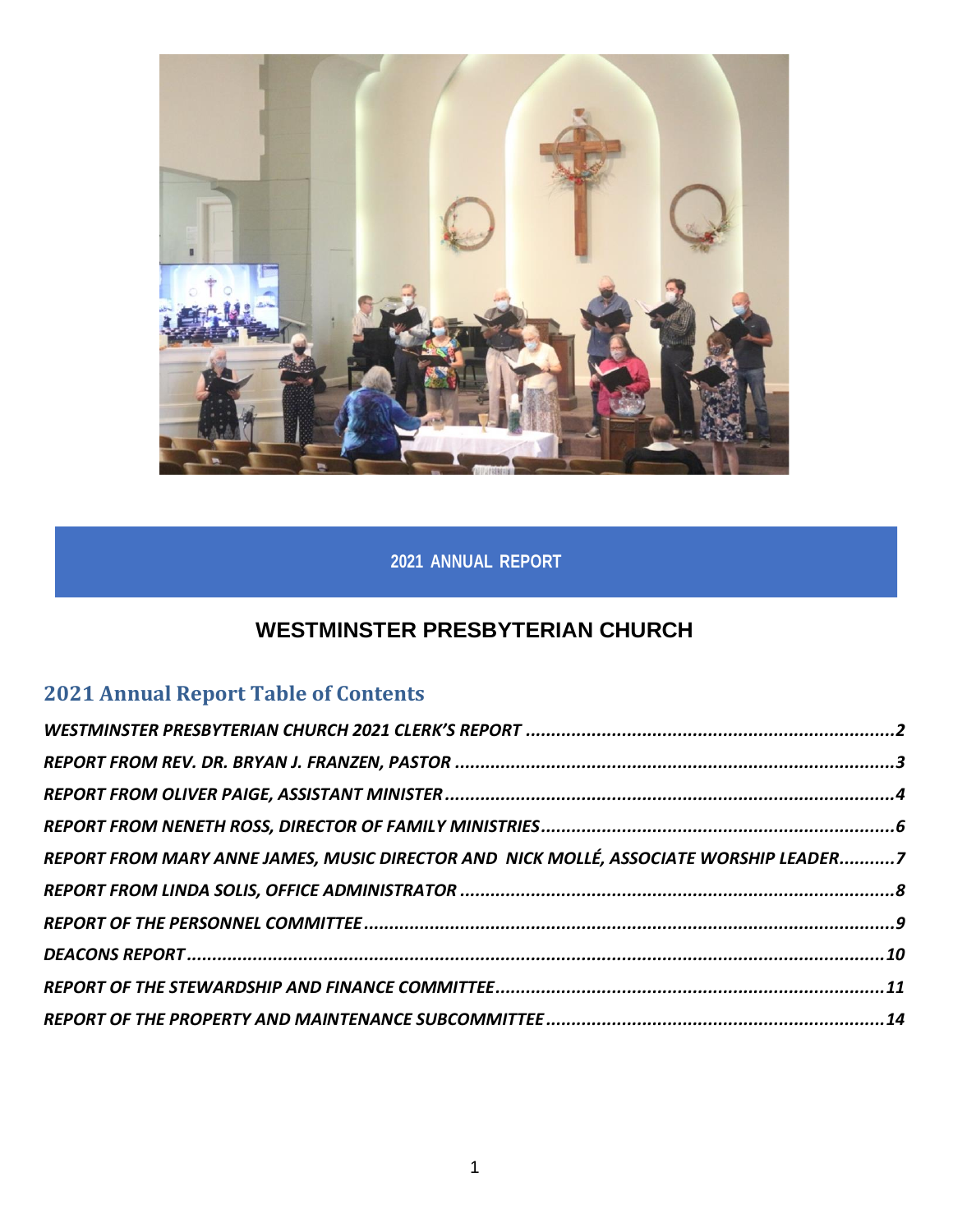## <span id="page-1-0"></span>**WESTMINSTER PRESBYTERIAN CHURCH 2021 CLERK'S REPORT**

| Active members as of December 31, 2021 | 121 |  |
|----------------------------------------|-----|--|
| <b>Additions during 2021</b>           |     |  |
| By profession of faith                 | 6   |  |
| By reaffirmation of faith              | 4   |  |
| Other additions                        | 0   |  |
| Total additions                        | 10  |  |
| <b>Reductions during 2021</b>          |     |  |
| By letter of transfer                  | 2   |  |
| Deaths                                 | 0   |  |
| Other losses                           | 8   |  |
| Total reductions                       | 10  |  |
| Active members as of December 31, 2021 | 121 |  |
| Baptisms during 2021                   | 1   |  |

Deaths: none during 2021

Respectfully submitted,

David Burgess

Clerk of Session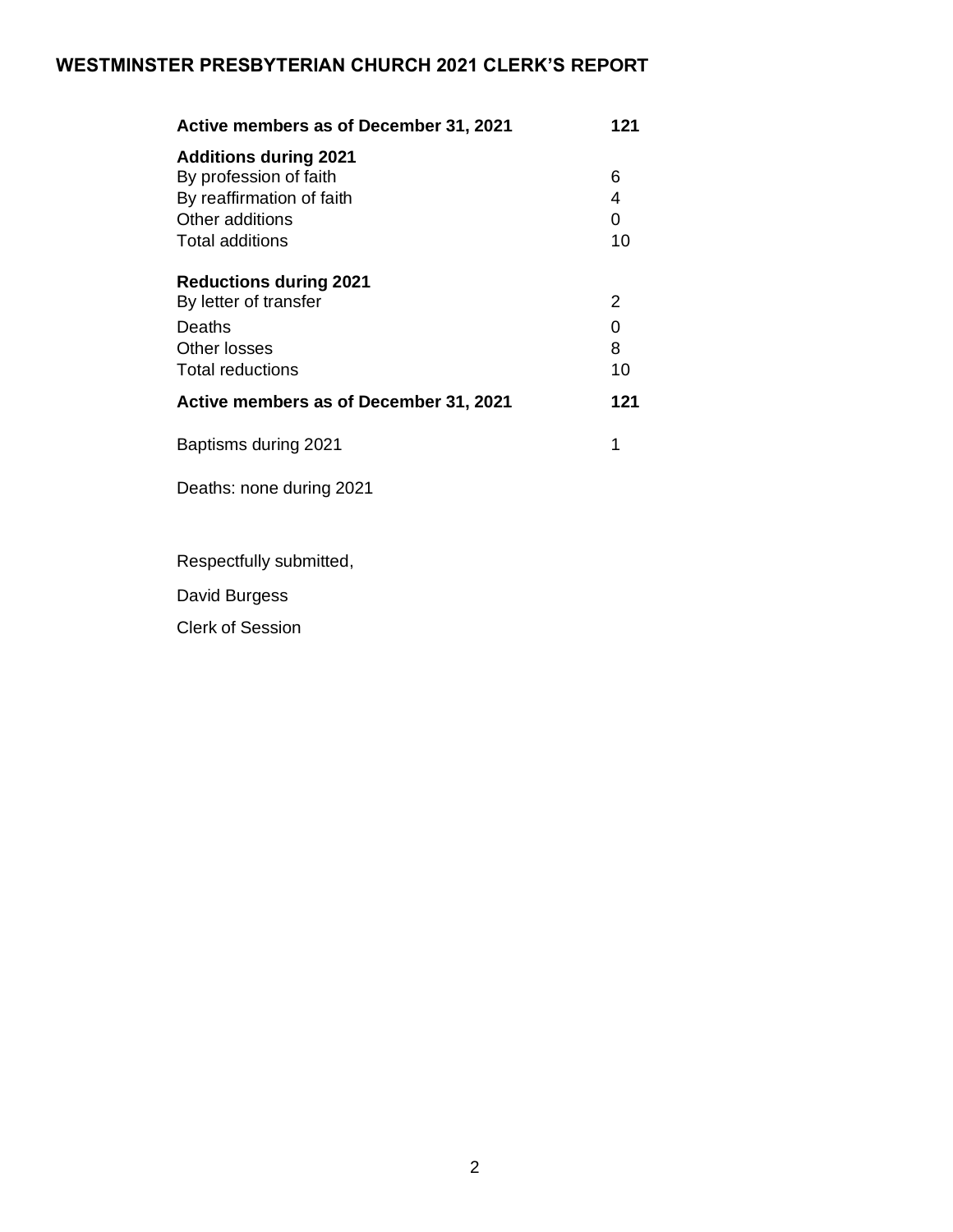## <span id="page-2-0"></span>**REPORT FROM REV. DR. BRYAN J. FRANZEN, PASTOR**

Dear Friends,

Despite the impacts of COVID on our community, 2021 proved to be another amazing year in the life of Westminster Presbyterian Church. While the year started with the congregation worshipping remotely, every month we moved into a "new normal," starting in-person worship for the whole congregation on Palm Sunday and seeing the return of our choir with a general feel of normalcy by fall.

The year proved challenging in many ways as we continued to seek ways to creatively minister to our continually stressed community. From local to global issues, we struggled to better understand and discern what God's mission was for us. We had many great successes in 2021, and we had one big struggle: waiting for San Jose to approve the remodel of our education building, so that we could move forward with planning our next phase of ministry. By the end of 2021 this project remained uncertain.

2021 also saw many changes in our congregation, from changes in staff to changes in the way we operate. COVID protocols proved to be difficult. At times we recognized that there were some practices that we should have been doing all along, like having visitors sign in and having accessible hand sanitizer. We also learned to trust our technology more, understanding that we can effectively use Zoom for bible studies and meetings, as well as reaching more people by streaming our worship services online.

2021 marked my 10<sup>th</sup> year at Westminster. While I technically started on January 1, 2012, these past ten years have definitely been interesting. At the beginning, it was a struggle as we had to work through the pain of the past and revise our congregation to be relevant within our community and the world. As a church, we were missing the reality of need that was surrounding our community, and as we began to address those needs, we began to see much growth by witnessing the Love of God to our neighbors.

Over that time, we have done some amazing things. One that will always hold a strong place in my heart was *Revive.* With the partnership of the amazing Amber Rasura, we saw that program grow to be a vital ministry to a variety of individuals, from homeless and housing insecure to tech engineers. While never reaching the numbers of our Sunday morning service, it changed the lives of those who came for the better. Although *Revive* ended at the end of August 2021, it did not really end as it has transformed into a new multi-generational ministry that follows the LOGOS method.

I am looking forward to this year, watching our programs grow and ministering to the needs of our neighborhood. I also have great hopes that in next year's letter we have our Education Building up and running with the Bill Wilson Center using it to change lives.

May 2022 be a blessed year!

In Christ,

Bryan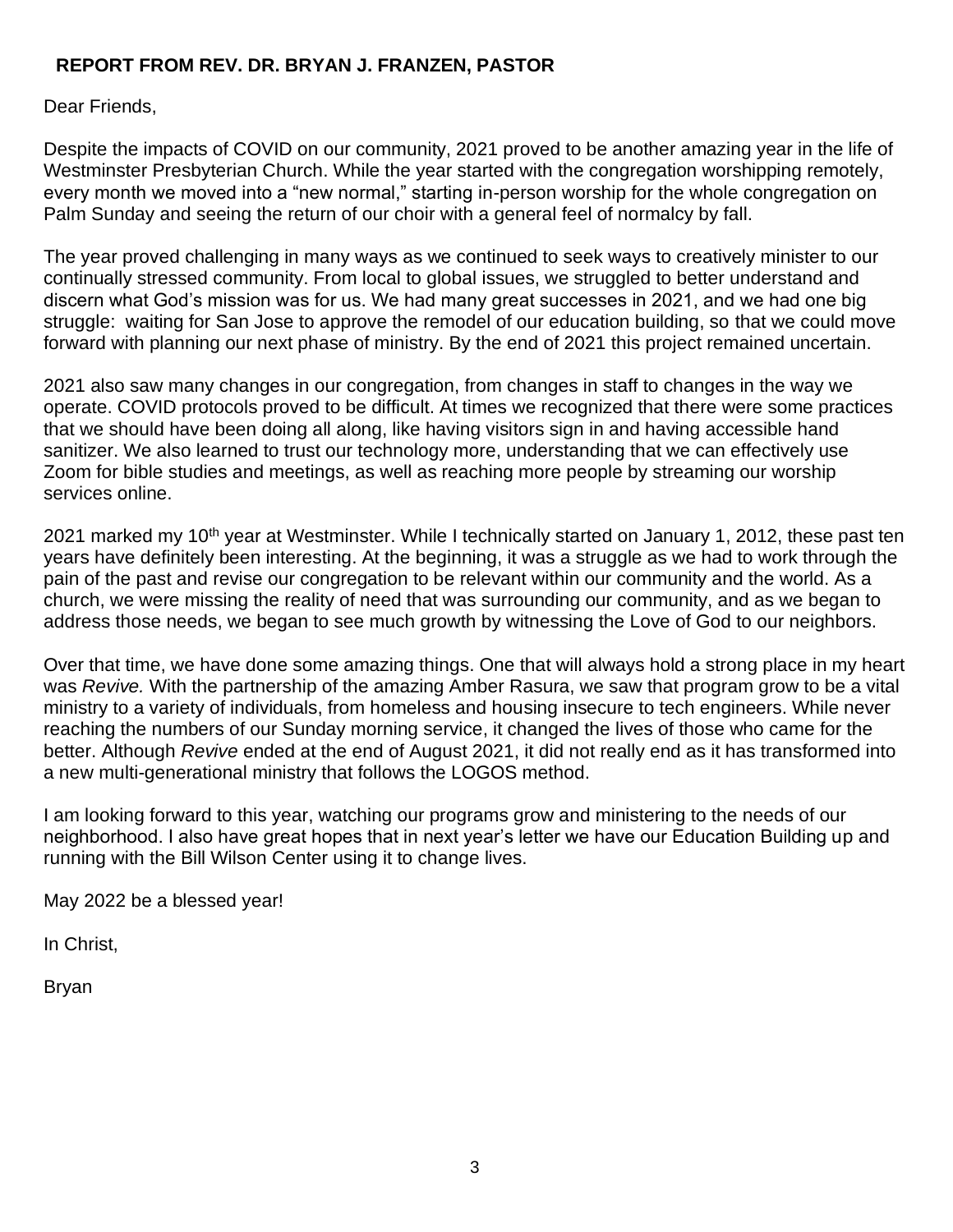## <span id="page-3-0"></span>**REPORT FROM OLIVER PAIGE, ASSISTANT MINISTER**

#### **LOGOS Annual Report**

#### **Fall 2021**

LOGOS launched on September 8, 2021. The Leadership team consists of 4 volunteers, plus Oliver, Nick and Bryan from WPC staff. We viewed this season as a learning period; an opportunity to nail down a routine that worked, try out new ideas, and simply get the ball rolling on this brand-new ministry. Attendance was slow, most weeks being only the 7 of us. Our maximum attendance during the season was 13, including leadership.

The biggest successes of this season were discovering the strengths of our leadership team, ministering to one another and growing closer together, and exploring crafts, activities, and topics that work with the program. The clear area for improvement is advertising to outside the church, as well as working on engaging our own congregation more.

#### **Looking Forward**

The LOGOS program is full of potential and exciting ideas. GenOn ministries provides such a strong, flexible skeleton for a program, that the possibilities are endless and it's simply up to us to figure out what works best for our community. Going into 2022, we plan on keeping the bones of what we were doing in the fall in terms of craft, games, and discussion all focusing on a monthly theme that encourages fellowship. However, we plan on shortening the evening down to an hour and a half, 5-6:30pm.

There is also buzz around the idea of implementing a free after-school tutoring service before the LOGOS programming starts. The vision is to have a team of certified Teacher volunteers from our community host a free study hall at the church, particularly for kids who can't afford a for-hire tutoring service or kids that simply need somewhere safe to be after school. It is a goal of our LOGOS team to see this come together this year, as soon as it seems plausible.

The biggest goal for LOGOS is to find ways to engage our community, both in and out of the church, so we can start to build up this new subset of the community on Wednesday nights. If we can end 2022 with at least a handful of families attending as regulars, the LOGOS team would be floored. However, the LOGOS program has the potential to grow far beyond that, with the right support.

### **Youth Ministry Annual Report 2021**

#### **2021 Overview**

We began the year in a place of both routine and uncertainty, continuing to shelter in place and do Youth Group from home. During this time, the Youth Group met twice a week online, serving as an important chance for the youth to socialize with each other and check in with themselves during the middle of the week. We averaged about 6 kids per Youth Group during this time. During the summer, we started easing into doing events in-person again with some work projects, fellowship nights, lots of one on ones, and eventually Summer Bible Blast. Following SBB, Youth Group returned to regular inperson Youth Group every Sunday, while continuing to do Fridays online. Returning to in-person gave the Youth Group a real jolt of excitement for much of the Fall, upping average attendance to about 9 kids a week. This culminated in an excellent Children's Sabbath, with the most involvement we have had in a Children's Service since I've been here. We finished the season strong with an array of Holiday activities. We welcomed 4 new faces to Youth Group throughout the year, with a total of about 14 Youth involved in the program at an at least semi-regular level.

Overall, this year was a rebuilding year after a long period of being apart. During the summer and fall,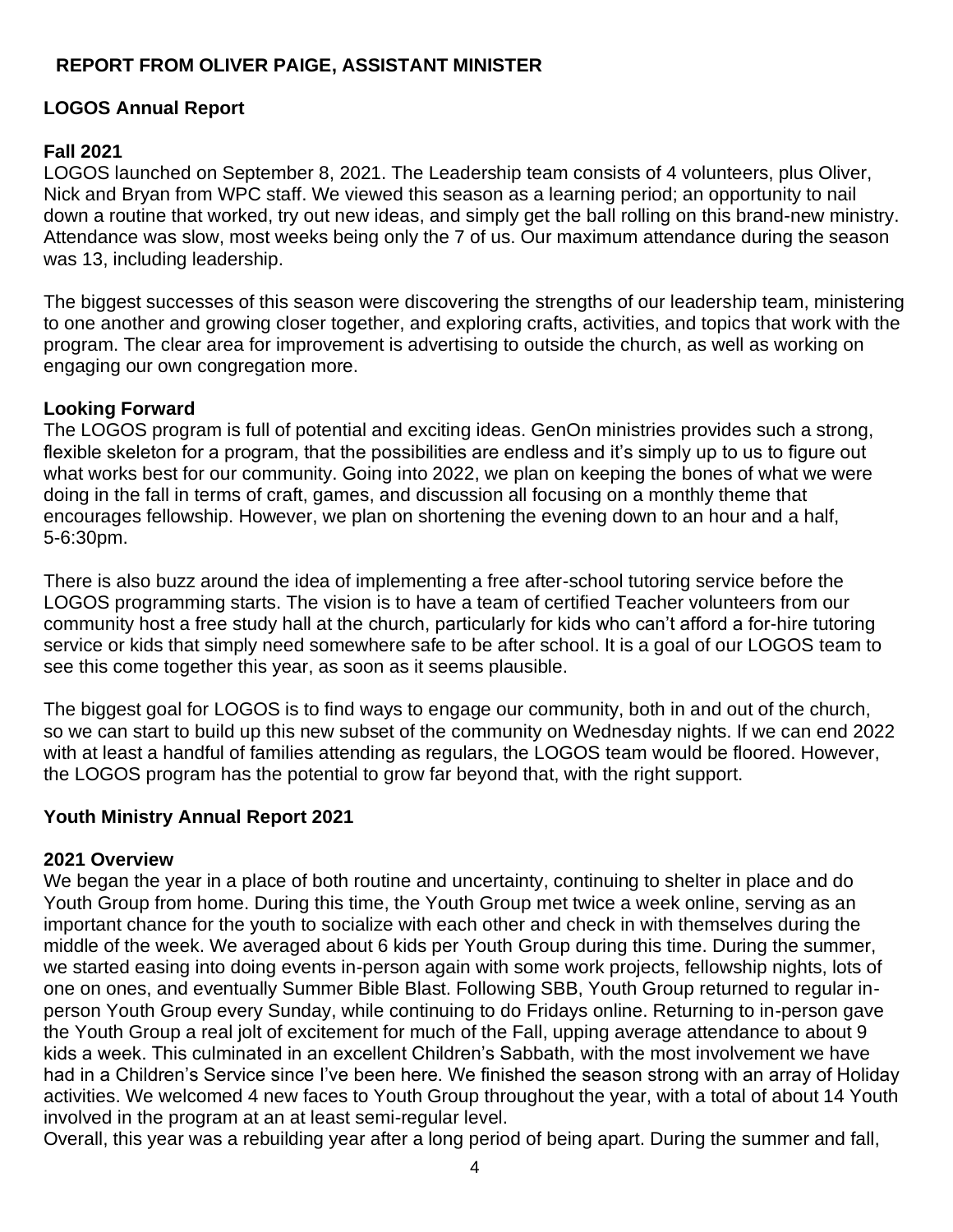we got to experience the real blessing of having worked so hard to keep up with one another during quarantine, as when we finally did reunite in person, the relationships in the group were stronger than ever. Carrying that energy into 2022, with lots of exciting things in the works including cross youth group partnerships and a trip to triennium, I feel optimistic about the state of our Youth Group.

### **2021 Events**

January  $10^{th}$  – Six Youth are Confirmed April 3<sup>rd</sup> – Easter Egg Hunt June 12<sup>th</sup>, July 17<sup>th</sup>, August 21<sup>st</sup> – Fellowship night's at the DeWhitt's June 16<sup>th</sup> – Youth Work Day (painting Hiding Place Entrance) July 12<sup>th</sup> -16<sup>th</sup> – Summer Bible Blast July 18th – First Youth Group Back in Person August 28<sup>th</sup> -29<sup>th</sup> – San Jose Pride InterFaith Booth October 24th – Children's Sabbath, Youth-lead service December 12<sup>th</sup> – Children and Youth Christmas Skit, Christmas Party in Evening December 19th – "Spiderman: No Way Home" outing

### **Goals for 2022**

Continue to meet twice a week, once in person and once online, providing a safe and healthy environment for our Youth.

Find more opportunities for Youth Leadership in worship, mission, and church governance Maintain the attendance of our current members, renew relationships with any Youth whose attendance dwindled during the pandemic, and strive to create new relationships with new members of our community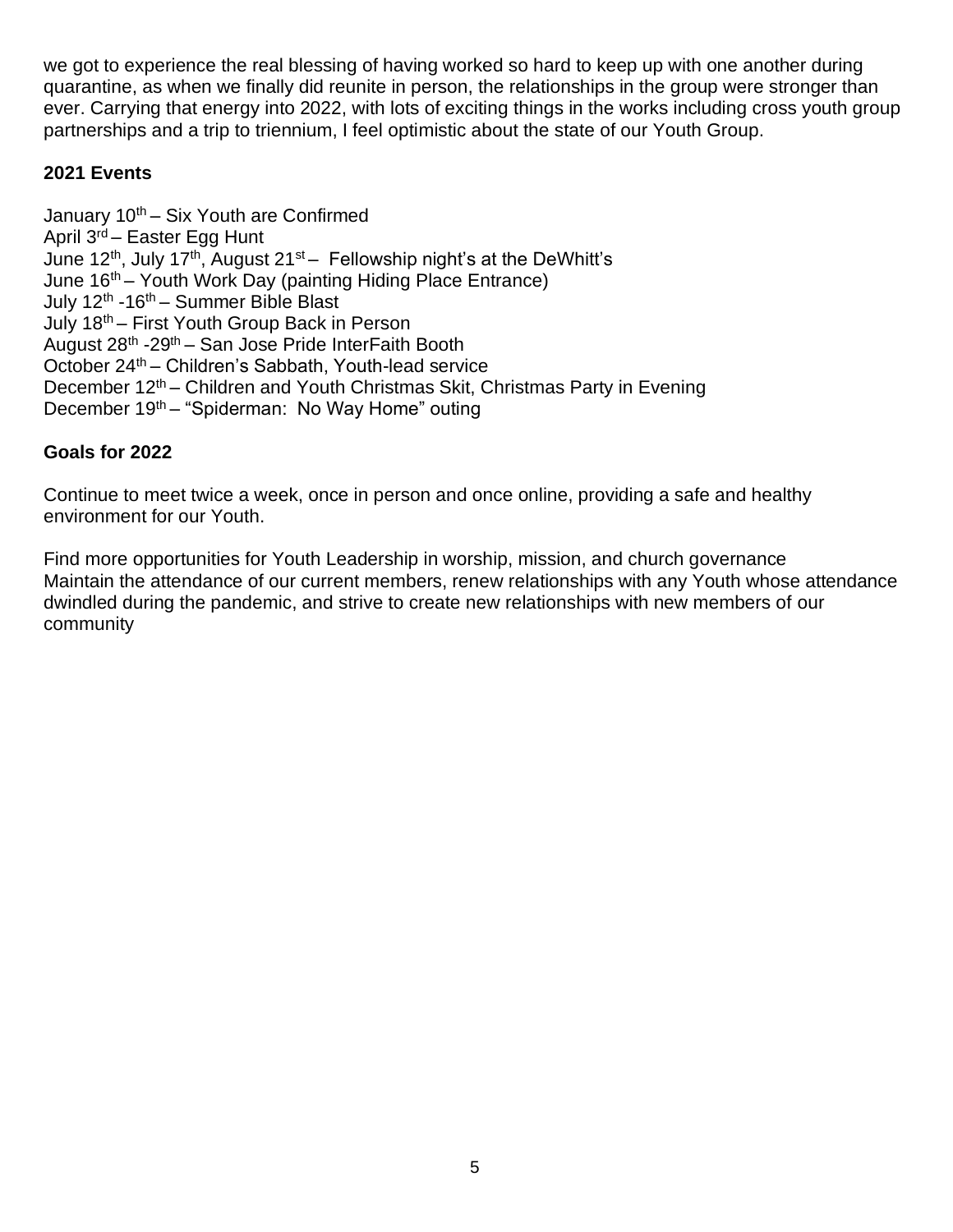## <span id="page-5-0"></span>**REPORT FROM NENETH ROSS, DIRECTOR OF FAMILY MINISTRIES**

## **Family Ministry Report**

#### **Children's Church**

We re-opened in person children's church on Sundays from 9:45-10:15 a.m. on Sundays.

In Sunday School we have been following the sermon series and learning how the different lessons apply in our children's world. We learned how we can show kindness, love, and serve others. Along with the lessons, we included interactive activities such as arts, crafts, and games.

#### **Summer Bible Blast**

In person Bible Blast (formerly known as VBS) was from July 12-16<sup>th</sup> at 6:30-7:30 p.m.

Our Bible Blast theme was "Our Daily Bread." We used the curriculum from the PCUSA, but it was highly modified to fit the needs of the families in our congregation. The Bible Blast included praise and worship, opening activities, breakout groups according to age, arts and crafts, and games.

There was an average of 8-10 children and 7-10 adults who attended Summer Bible Blast.

### **Highlight of Events**

- "Lent in a bag" activity
- Helped plan and painted the downstairs entrance to the Hiding Place
- Children's Sabbath on October 24, 2021
- Helped plan and write for Advent Services including the "Celebration of the Greens"
- Helped during the annual Christmas Tree Lighting
- Did more preaching

#### **Goals for 2021**

- Continue to make deeper connections with the children and their families.
- Provide outings and activities to foster community and stronger relationships.
- Have fun together.

Respectfully submitted,

Neneth Ross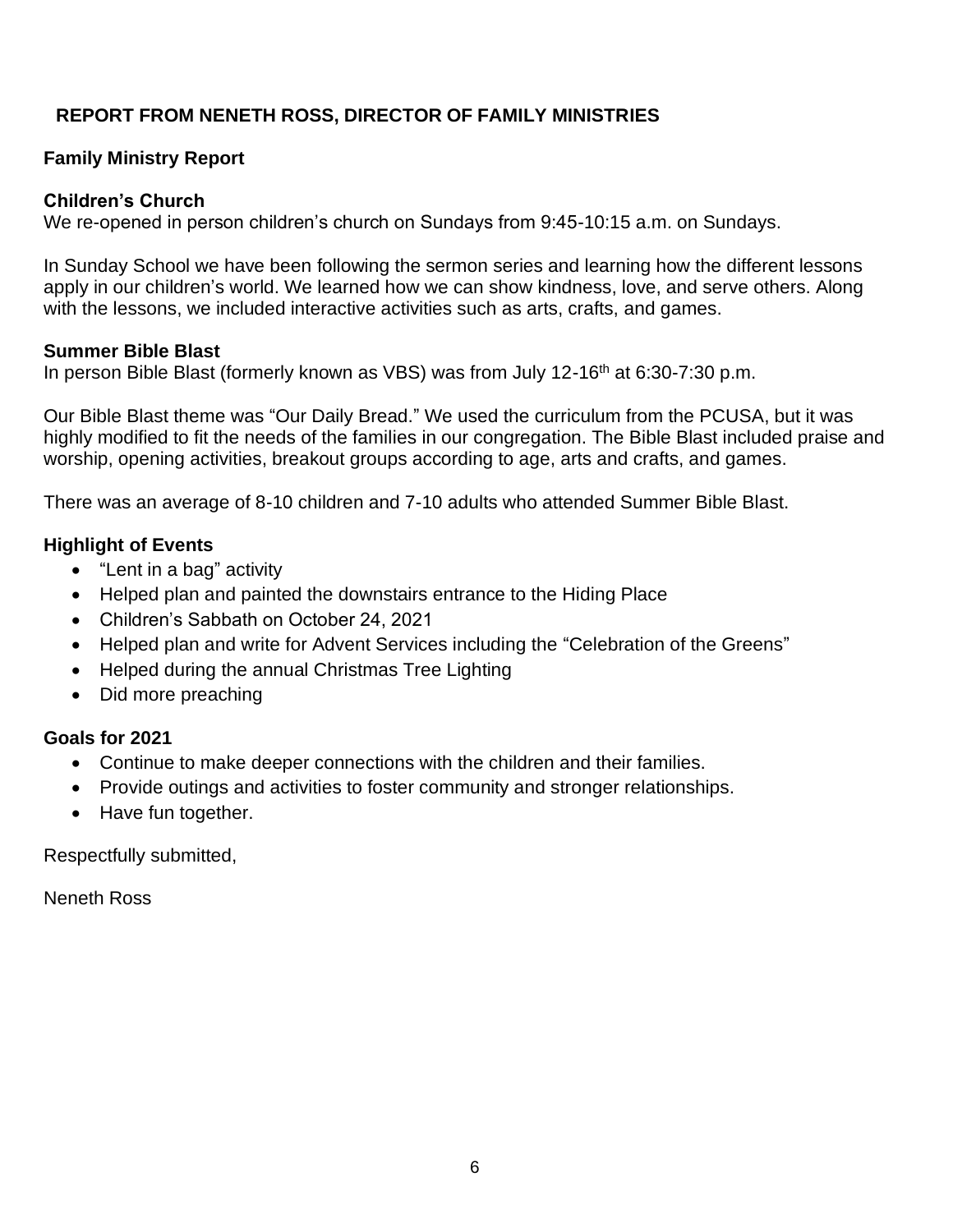#### <span id="page-6-0"></span>**REPORT FROM MARY ANNE JAMES, MUSIC DIRECTOR AND NICK MOLLÉ, ASSOCIATE WORSHIP LEADER**

Unique in our history, the Sanctuary Choir began 2021 recording anthems for worship broadcasts via ZOOM. Our long tradition of choral music in worship continued even though we sheltered at home from COVID-19. Nick Mollé recorded hymns every week, coordinating with accompanists Brad Handshy and Asa Stern, becoming the hymn leader on Zoom. Dave Burgess continued to provide recordings of praise songs, greatly adding to the variety and spirit of our online services. Brad and Asa even recorded offertories.

Recording the anthems was challenging but interesting. A computer app allowed Nick and Mary Anne to provide audio practice materials to substitute for live rehearsals. Brad and Asa recorded accompaniments for most pieces. Each singer could listen and practice at their own pace, then record one or more voice parts when ready. The recording app did most of the work coordinating recordings, but small edits were usually made. The biggest advantage of the recording projects was that each singer could record multiple tracks, thus enlarging the sound of our small choir. One former choir member now living in Sweden was also able to sing with us.

During the summer, the Choir continued to record Summer Singers anthems, but much Special Music was provided by soloists who recorded new songs and with solos from Brad Handshy's audio archives. Thanks are due to Ezekiel Ross, Brad Handshy, Julia Airapetyan, David Williams, Dave Burgess, and Cara Burgess.

By June, we began planning to resume in-person rehearsal. On August 26, we held our first inperson rehearsal in 17 months. Using published guidelines, rehearsals were in the sanctuary, where we could space ourselves and there was reasonable air flow. Masks were required, and we were all vaccinated. We observed church protocols for signing in and tidying up the space. Rehearsals were limited to 50 minutes, and later expanded to 60 minutes. This meant that the amount and difficulty of music that could be accomplished by the choir were less than our previous 90-minute rehearsals.

Finally, on September 12, the Sanctuary Choir joined in-person worship which had resumed at the end of August. Even with time and space limits, we accomplished both a Celebration of the Greens service for Advent and a Christmas Eve lessons and carols service. Cara Burgess, Eric Medina, and Oliver Page joined Dave Burgess to create a greatly expanded Worship Team.

The sound booth and slideshow work for Sunday services has continued to be optimized and finetuned. Nick added and routed new microphones and upgraded the soundboard software to improve broadcast capability and fidelity for Zoom and social media. Volunteers from the congregation to apprentice on the process include Matt and Ezekiel Ross, and Erik Medina and his wife. This has been invaluable, accounting for times when Nick and Oliver must present on stage, or weeks when one or more are away. More volunteers are needed from among diverse families.

As the Wednesday Revive services ended in the summer, the new LOGOS program was being established to become the new Wednesday event. Nicholas on piano and vocals, Oliver on guitar and vocals, and Eric on percussion came together to provide the music for the worship services through LOGOS' introductory season.

Our hope for the coming year is to resume life with fewer restrictions and more music. Moving back into the choir room would be a blessing, as would re-starting the Handbell Choir. In time, and with God's blessing, these will all be possible.

Respectfully submitted,

Mary Anne James, Music Director Nick Mollé, Associate Worship Leader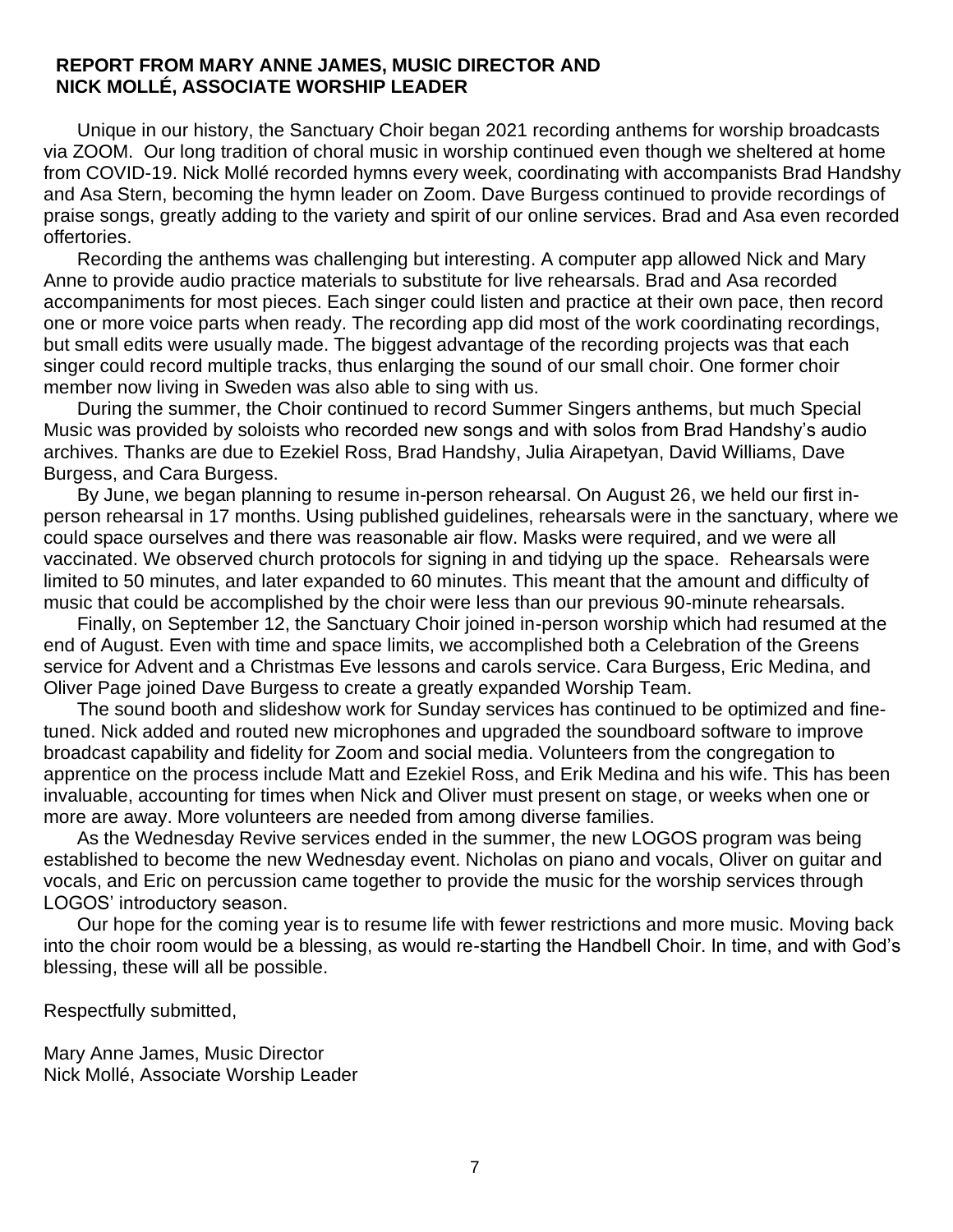## <span id="page-7-0"></span>**REPORT FROM LINDA SOLIS, OFFICE ADMINISTRATOR**

## **Overview**

I began work as Office Administrator in late September of 2021. After a challenging 18 months of working from home for another church, it has been nice to get back to seeing people again! My main duties are facilitating effective communications between the business and people of the church through weekly online newsletters, online bulletins, updating church website, and emails. I also communicate with our renters regarding scheduling and space; process rental payments and distribute mail to our renters and church staff.

## **Highlights**

- Merged several mailing lists and spreadsheets into "The Planning Center" to begin the process of having a centralized complete mailing list and church directory.
- Updated the WPC rental calendar as many groups had stopped meeting during the Covid shutdown
- Updated the rental contact lists for all our 12-step programs who had been meeting in the education building as they needed to move for the upcoming renovation.
- Coordinated finding space and moving the groups to the office building, distributed keys.
- Managed a successful personal transition to the workings of Westminster Presbyterian to keep the communications, weekly bulletins and worship slides running smoothly

## **Goals for 2022**

- Hone my skills on the various software programs to enable more creativity in website content and group emails
- Continue to update church directory and mailing lists to be able to produce a working directory for others in the church
- Learn new programs for worship slides and investigate options for an effective online calendar to keep the church updated on schedules
- Organize the church office and files to create a beautiful and effective workspace.

I love the people of WPC and look forward to growing and learning new things moving into 2022!

Respectfully submitted,

Linda Solis, Office Administrator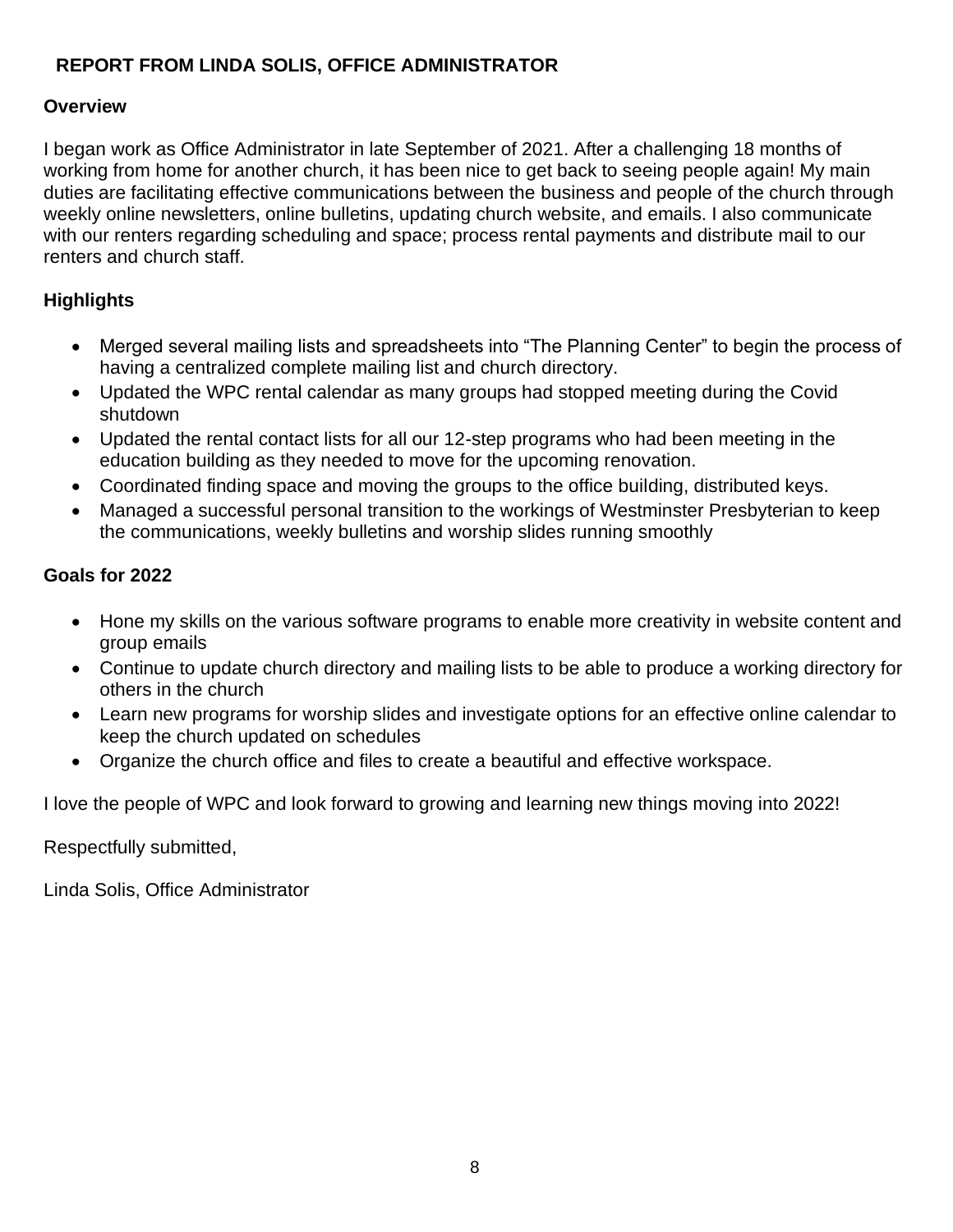## <span id="page-8-0"></span>**REPORT OF THE PERSONNEL COMMITTEE**

Like so many aspects of our life together at Westminster, 2020 required thinking in new ways about how to do the work of ministry. The year started with Jennifer and Nan attending a one-day "HR Bootcamp Workshop" in mid-February. The event, planned by Church West, was very enlightening. It was also reassuring to learn that Westminster generally has been following the best practices for personnel issues.

But three weeks later, life changed in ways none of us could have foreseen. With the Covid-19 shutdown beginning in March, the staff was suddenly faced with finding new ways to lead without being face to face. To put it mildly, they stepped up and stepped out into this unfamiliar country with grace, courage, and creativity! To formally recognize and thank them for of their efforts above and beyond their job descriptions, each of the staff was given a monetary bonus in the middle of 2020. In August and September, the Personnel Committee updated job descriptions to represent staff responsibilities more accurately in this pandemic year.

As we begin 2021, I know everyone at Westminster, members and staff alike, are hoping and praying to meet once again face to face. The Personnel Committee will continue to look for ways to let the staff know how much they are appreciated. We are planning to do formal performance reviews and will also be working to update Westminster's Personnel Policy to be in line with California law and to be consistent and clear about our current practices.

We also send our thanks to Bill Musgrave for his work with the personnel committee for the past 3 years. The Personnel Committee for 2021 is: Nan Notor, chair Pat DeWhitt Jennifer Marovich

Respectfully submitted,

Nan Notor, chair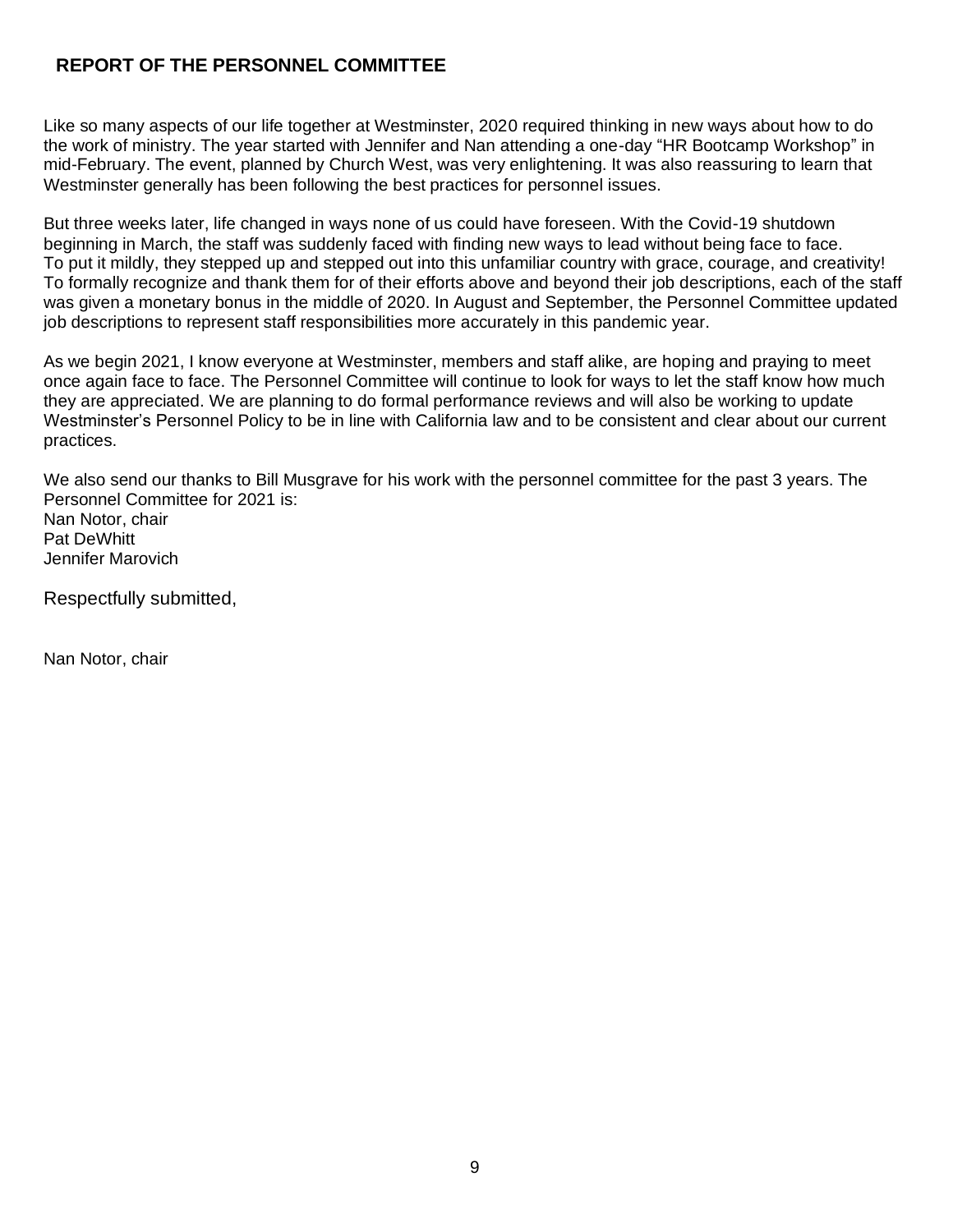#### <span id="page-9-0"></span>**DEACONS REPORT**

#### **2021 Board of Deacons**

Betty Slater Jennifer Marovich (Secretary) Judi Schierling (Moderator) Ron Schuler (Nominating Committee) Julia Airapetyan Merryle Wiese Susan Hartt (Treasurer)

As in 2020, the Deacons' work focused on congregants' needs in a COVID setting. Meetings were online and each Deacon connected with their Parish through email, phone calls, mailed cards and notes.

Members of the Deacons served the congregation in a variety of ways:

Each Deacon sent personal letters to parish members during Thanksgiving and Christmas. Deacons also sent cards and contacted members that were not in their parish to show caring. Prayer sessions during meetings were important since church members faced many challenges ranging from serious diseases to family members with illness or death, as well as financial concerns.

With in-person Sunday services beginning in the fall, Deacons again started to prepare the supplies for communion service once a month. The church had purchased single wrapped grape juice and wafer to follow COVID protocol.

The Deacons Fund started the year with \$1,500. The Deacons donated money to specific organizations that were helping the less fortunate in the community during COVID – Sacred Heart Ministries and Second Harvest Food Bank. Money was also given to specific church members who had sudden financial need.

In Christ,

Judi Schierling Moderator of the WPC 2021 Deacons Board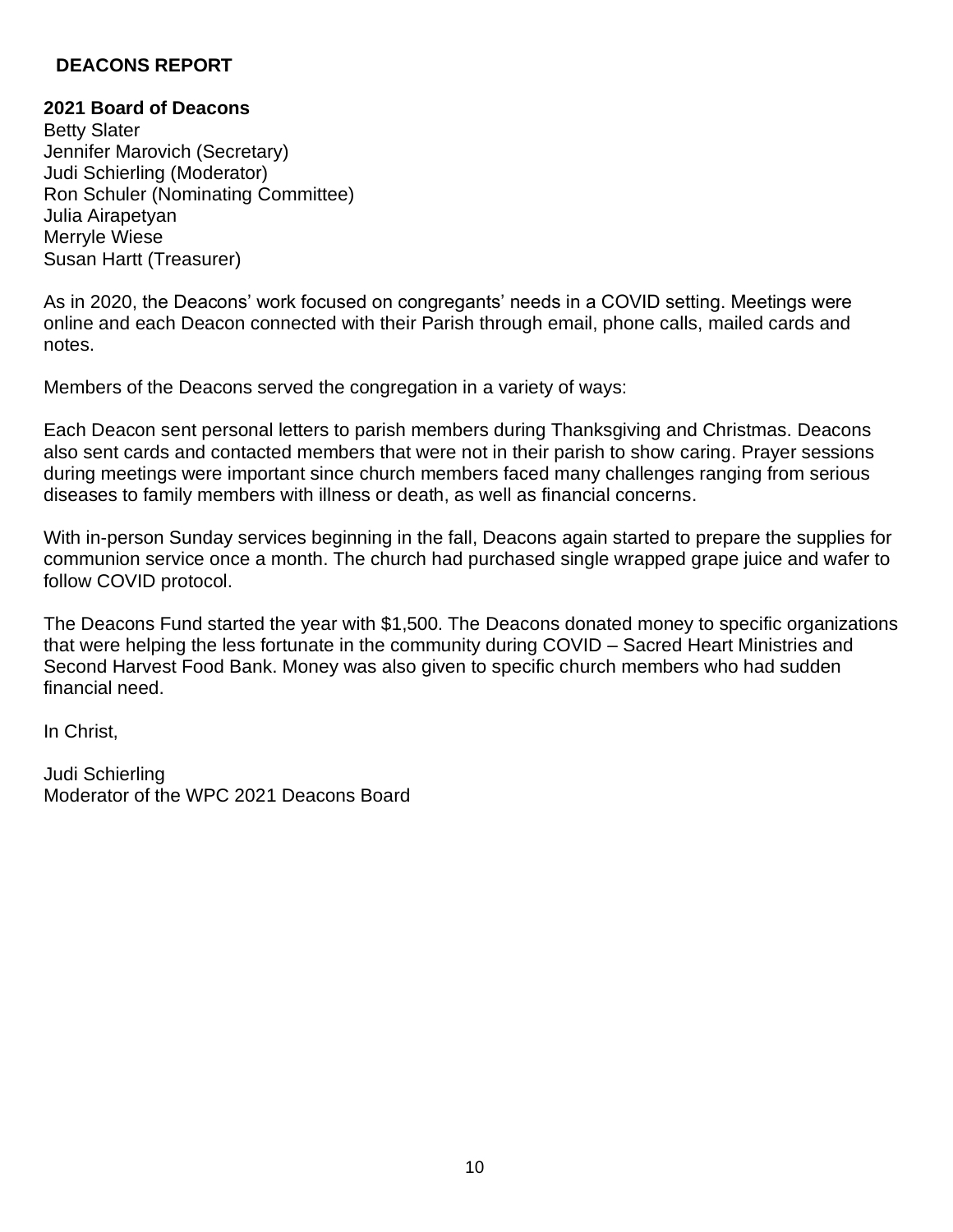## <span id="page-10-0"></span>**REPORT OF THE STEWARDSHIP AND FINANCE COMMITTEE**

#### **Stewardship Committee Report for 2021 Finance, Building & Grounds and Leasing**

The Stewardship Committee oversees the Church's finances, maintenance of the buildings and the grounds and the leases the unused space. In 2021, the members of the Stewardship Committee were Ron Schuler (Building & Grounds), Nan Notor (Personnel), Laura Nana (Treasurer) Sandy Williams (Financial Secretary) and Ross Barrons (Chair). The financial operations of the Church are supported by the Counters, who record and deposit all the money received. In 2021, the Counters were Jennifer Marovich, Nan Notor, Sandy Williams, and Ross Barrons. The Church employs an independent bookkeeper to maintain the books.

### **Finance**

Optimistically, we anticipated that the pandemic would end in April 2021. It did not. This affected the income, expenses, and other sources of cash. See the income statement below.

### **Comparison to 2021 Budget**

Income was below budget by \$58K (13%). Donations were \$22K (9%) below budget. Rental Income was below budget by \$31K (14%). Groups did not start to have in person meetings when budgeted (\$19K). As a result of the delay in starting the remodeling of the Education Building, the rent recognized from the Presbytery was lower than budgeted (\$32K). The delay in starting the remodeling partially offset those reductions, the Education Building was rented 6 months longer than budgeted (\$18K).

Expenses were below budget by \$35K (7%). Facility expenses were \$15K below budget, Music, Outreach and Christian Education were \$10K below budget. These expenses were below budget because of the delay in reopening to in-person activities because of the pandemic. Personnel expenses were \$9K below budget. Benefits did not increase as much as budgeted.

As a result, the loss was \$23K larger than budgeted. Fortunately, we had the cash in savings to cover this loss.

#### **Comparison to 2020 Actuals**

Income was about the same as in 2020. However, donations were lower by \$37K (15%). Rental Income increased \$40K (27%) above 2020. The increase is due to rent from Presbytery on the Education Building (\$48). Presbytery provided the funds to cover the loss of rental income during the remodeling.

Expenses were \$18K (4%) above 2020. Salary expense increased \$9K over 2020, this is the cost-ofliving increase for the staff. Benefits increased \$6K, primarily for medical expenses. Technology costs increased \$6K. A laptop was purchased in 2021. New security was installed to deal with the graffiti and fires that were occurring at the end of 2020.

The loss in 2021 was \$14K larger than in 2020.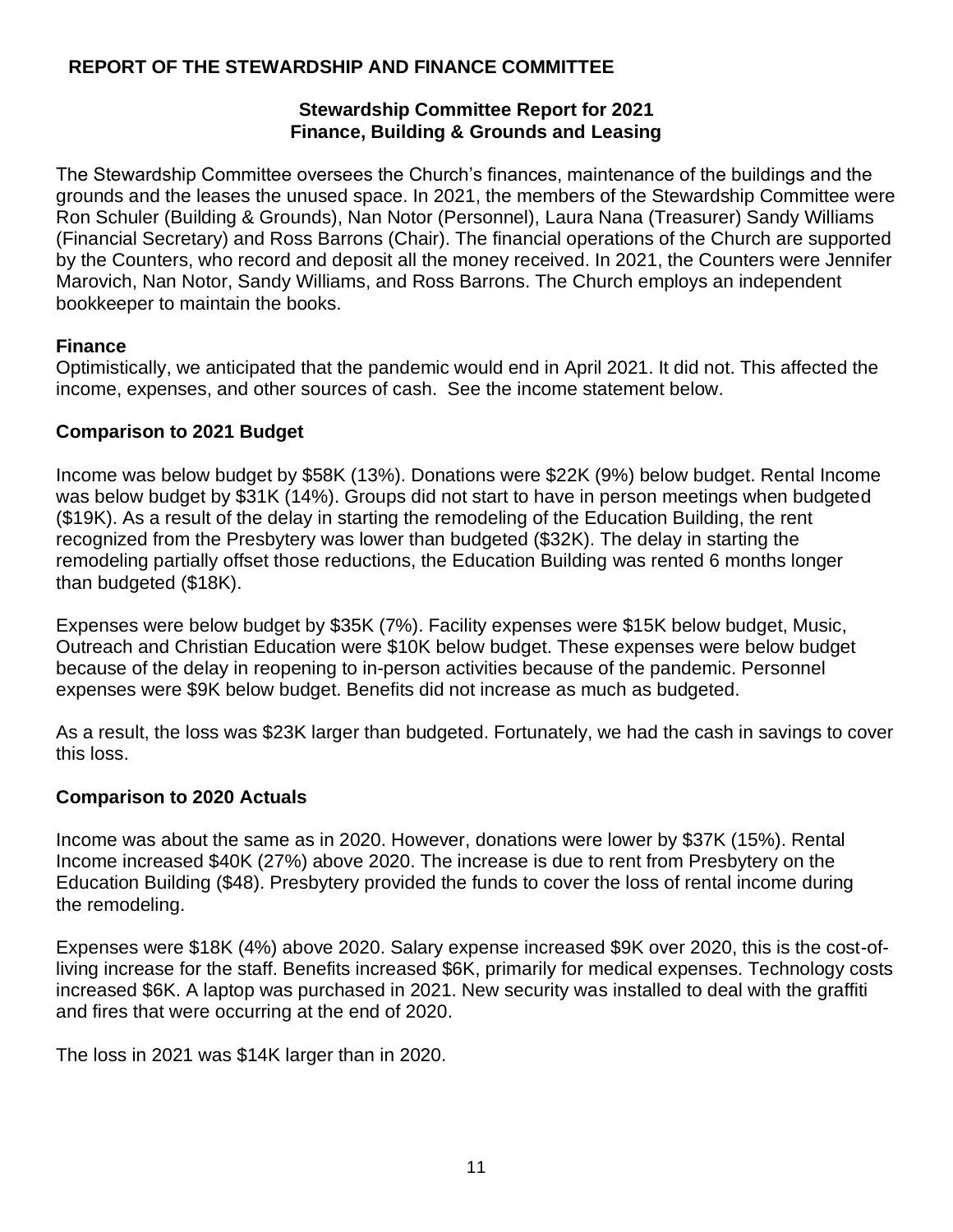## **Other Sources of Funds**

The church applied for two loans from the Federal Government under the Payroll Protection Program which was part of the pandemic stimulus act. The church received \$106K from this program. These loans were forgiven in 2021, because none of the staff were laid off.

### **Building & Grounds**

The focus in 2021 was on improvements. After installing the new security system around the Church, there were no more fires or graffiti incidences. During 2021, there were only a few maintenance issues:

The sewer line was clogged with tree roots

The Shasta Street doors need new crash bars

There were three leaks in the tile roof over the sanctuary

All of these items were fixed.

We are fortunate that a small group of dedicated members volunteer to do most of the on-going basic maintenance work around the Church. Their efforts save us thousands of dollars every year. These volunteers include Merryle Wiese, Bob Slater and Ron Schuler. While we have janitors, they do not have time to get to everything. We had two workdays in 2021. There were about 20 people there and a lot was accomplished, and deeply cleaned. It was productive and good fellowship.

### **Leasing**

The focus in 2021 was to maintain the current tenants and preparing to transform the Education Building into an Urban Ministry Center. We continue to rent unused space to non-profit organizations. At the end of the year, we had 6 tenants (PACT, PICO, San Jose Symphony Choir, Silicon Valley Gay Men's Chorus, ACE Charter Schools and Comunidad Latino Church) renting office space. These groups continued to pay rent throughout the year. At the end of the year, 13 help groups had restarted meetings and paying rent. One-time meetings have not restarted as of the end of 2021.

The Presbytery of San Jose and Westminster agreed to establish an Urban Ministry Center in the Education Building in 2020. The remodeling of the building will be primarily to make it ADA compliant, current building code compliant and suitable for an Urban Ministry Center. The Chapel will also be updated. In 2021, the cost of these projects was \$3.6M. The Presbytery agreed to put up \$3.0 million and Westminster arranged to borrow \$0.6M from the Synod. It has taken almost 10 months to get the building permits from the City of San Jose, 6 months longer than expected under the worst case. Now in 2022, due to inflation, supply chain issues and design changes required by the City of San Jose, the current cost estimate is \$4.6M. The remodel will not be started until full funding has been secured. To cover the cost gap, value engineering options and alternative sources of funds are being explored. We signed a 10-year lease with the Bill Wilson Center to provide services in the Urban Ministry Center. This lease will begin when the remodeling is completed. Westminster will continue to manage the Chapel after the remodel.

#### **Volunteer Opportunities**

The focus in 2022 is to increase the number of volunteer opportunities and the number of people who volunteer. Regardless of if it is for serving on a committee, counting, cleaning or doing maintenance projects it will feel better doing it at the church with others, than it does at home where it is just a chore.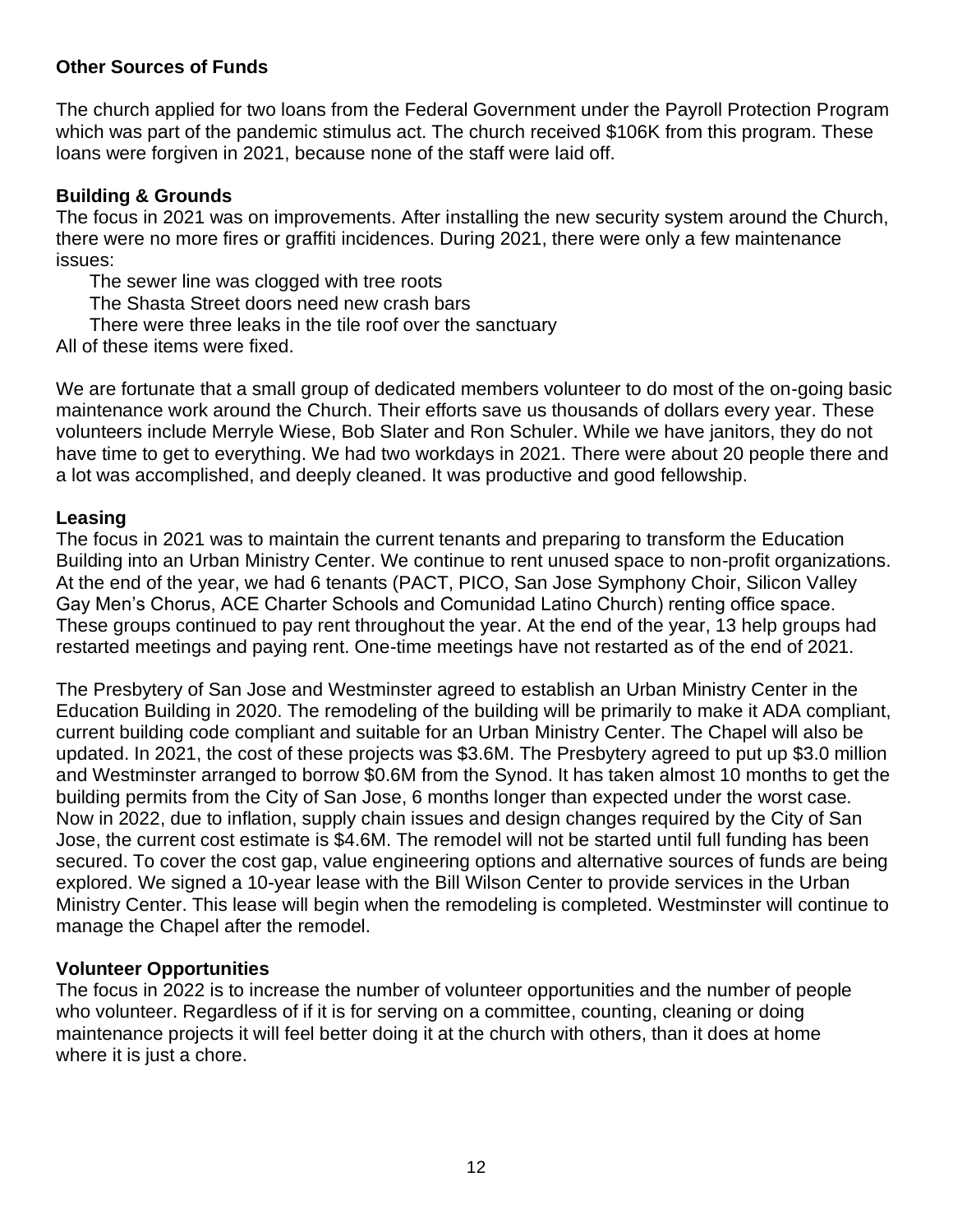| Westminster Presbyterian Church                      |              |                |              |                   |              |              |                   |                                                                                                                                                                                                                                                             |
|------------------------------------------------------|--------------|----------------|--------------|-------------------|--------------|--------------|-------------------|-------------------------------------------------------------------------------------------------------------------------------------------------------------------------------------------------------------------------------------------------------------|
| Summary Financial Statements as of December 31, 2021 |              |                |              |                   |              |              |                   |                                                                                                                                                                                                                                                             |
|                                                      | 2021 Actual  | 2021 Budget    | Variance     | Percent<br>Change | 2020 Actuals | Variance     | Percent<br>Change |                                                                                                                                                                                                                                                             |
| Revenue                                              |              |                |              |                   |              |              |                   |                                                                                                                                                                                                                                                             |
| Giving and Donations                                 | 214,621.82   | 237,048.66     | (22, 426.84) | $-9%$             | 251,616.27   | (36,994.45)  | $-15%$            | Donations in January were \$16,000 below budget. December was<br>\$4,000 below budget. The remainder of the year are close to budget,                                                                                                                       |
| <b>Fund Raiser</b>                                   | $\sim$       | $\blacksquare$ | $\sim$       | N/A               | $\sim$       | $\sim$       | <b>N/A</b>        |                                                                                                                                                                                                                                                             |
| Grants                                               | $\sim$       | 3,000.00       | (3,000.00)   | $-100%$           | 2,500.00     | (2,500.00)   | $-100%$           |                                                                                                                                                                                                                                                             |
| Rent                                                 | 190,018.00   | 220,361.00     | (30, 343.00) | $-14%$            | 148,912.00   | 41,106.00    | 28%               | Recovery Groups did not start meeting and paying rent as soon as<br>budgeted. Not as much rent from Presbytery was recognized in 2021<br>as budgeted due to the timeline for the remodeling of the Ed Building<br>being extended for 9 months to 15 months. |
|                                                      |              |                |              |                   |              |              |                   | The reduction of those rentals was partially off set by receiving rental<br>income on the Ed Building for longer in 2021 than budgeted                                                                                                                      |
| One Time                                             | 3,205.00     | 5,400.00       | (2, 195.00)  |                   |              | 3,205.00     | <b>N/A</b>        | Includes one month parking lot rental from Dascena (\$2,500) There<br>have been only a few one time rentals.                                                                                                                                                |
| Other                                                | 187.12       | 96.00          | 91.12        | 95%               | 74.08        | 113.04       | 153%              |                                                                                                                                                                                                                                                             |
| <b>Total Revenue</b>                                 | 408,031.94   | 465,905.66     | (57, 873.72) | $-12%$            | 403,102.35   | 4,929.59     | 1%                |                                                                                                                                                                                                                                                             |
|                                                      |              |                |              |                   |              |              |                   |                                                                                                                                                                                                                                                             |
| Expenses                                             |              |                |              |                   |              |              |                   |                                                                                                                                                                                                                                                             |
| Personnel                                            | 266,450.36   | 275,371.42     | 8,921.06     | 3%                | 257,021.87   | (9,428.49)   | $-4%$             | Benfits were below budget (\$7,232). Education Expenses for the<br>Staff were below budget (\$2,736).                                                                                                                                                       |
| Facilities (Church and the Manse)                    | 114,998.72   | 130,057.03     | 15.058.31    | 12%               | 113.008.86   | (1,989.86)   | $-2%$             | Utilities were below budget (\$8,499). Maintenance was below<br>budget (\$4,589) even after a couple of big expenses the Sewer repair<br>(\$1,100) and repairing the Shasta doors \$4,500).                                                                 |
|                                                      |              |                |              |                   |              |              |                   | Janitor were below budget (\$2,084) Janitorial Services were not<br>increased in April as budgeted. The building remains mostly closed<br>but the Santuary carpets were cleaned and the floor in the Fireside<br>Room were waxed                            |
| Administration and Insurance                         | 20,735.02    | 22,343.15      | 1,608.13     | 7%                | 21,397.18    | 662.16       | 3%                | Office supplies were below budget (\$1,444).                                                                                                                                                                                                                |
| Technology                                           | 13,209.20    | 8,960.80       | (4,248.40)   | $-47%$            | 6,554.14     | (6,655.06)   | $-102%$           | The 7 cameras were installed. The installation fee and 10 months fee<br>were received (\$3,350) which is unbudgeted. A new laptop was<br>purchased (\$2,400)                                                                                                |
| Music and Worship                                    | 1,853.55     | 3,726.51       | 1,872.96     | 50%               | 1,784.03     | (69.52)      | $-4%$             |                                                                                                                                                                                                                                                             |
| Out Reach                                            | 3,349.54     | 8,637.00       | 5,287.46     | 61%               | 1,245.28     | (2, 104.26)  | $-169%$           |                                                                                                                                                                                                                                                             |
| <b>Christian Education</b>                           | 2,273.72     | 5,088.00       | 2,814.28     | 55%               | 2,790.04     | 516.32       | 19%               |                                                                                                                                                                                                                                                             |
| Session (per Capita and Leadership)                  | 5,769.23     | 6,325.00       | 555.77       | 9%                | 5,383.44     | (385.79)     | $-7%$             |                                                                                                                                                                                                                                                             |
| Deacons                                              | 600.00       | 1,240.00       | 640.00       | 52%               | 100.00       | (500.00)     | $-500%$           |                                                                                                                                                                                                                                                             |
| Mission                                              | 1,734.91     | 4,000.00       | 2,265.09     | 57%               | 3,317.71     | 1,582.80     | 48%               | OGHS offerings, offset by designated donations                                                                                                                                                                                                              |
| <b>Total Expenses</b>                                | 430,974.25   | 465,748.91     | 34,774.66    | 7%                | 412,602.55   | (18, 371.70) | $-4%$             |                                                                                                                                                                                                                                                             |
|                                                      |              |                |              |                   |              |              |                   |                                                                                                                                                                                                                                                             |
| Surplus/(Loss)                                       | (22, 942.31) | 156.75         | (23,099.06)  | -14736%           | (9,500.20)   | (13, 442.11) | 141%              |                                                                                                                                                                                                                                                             |